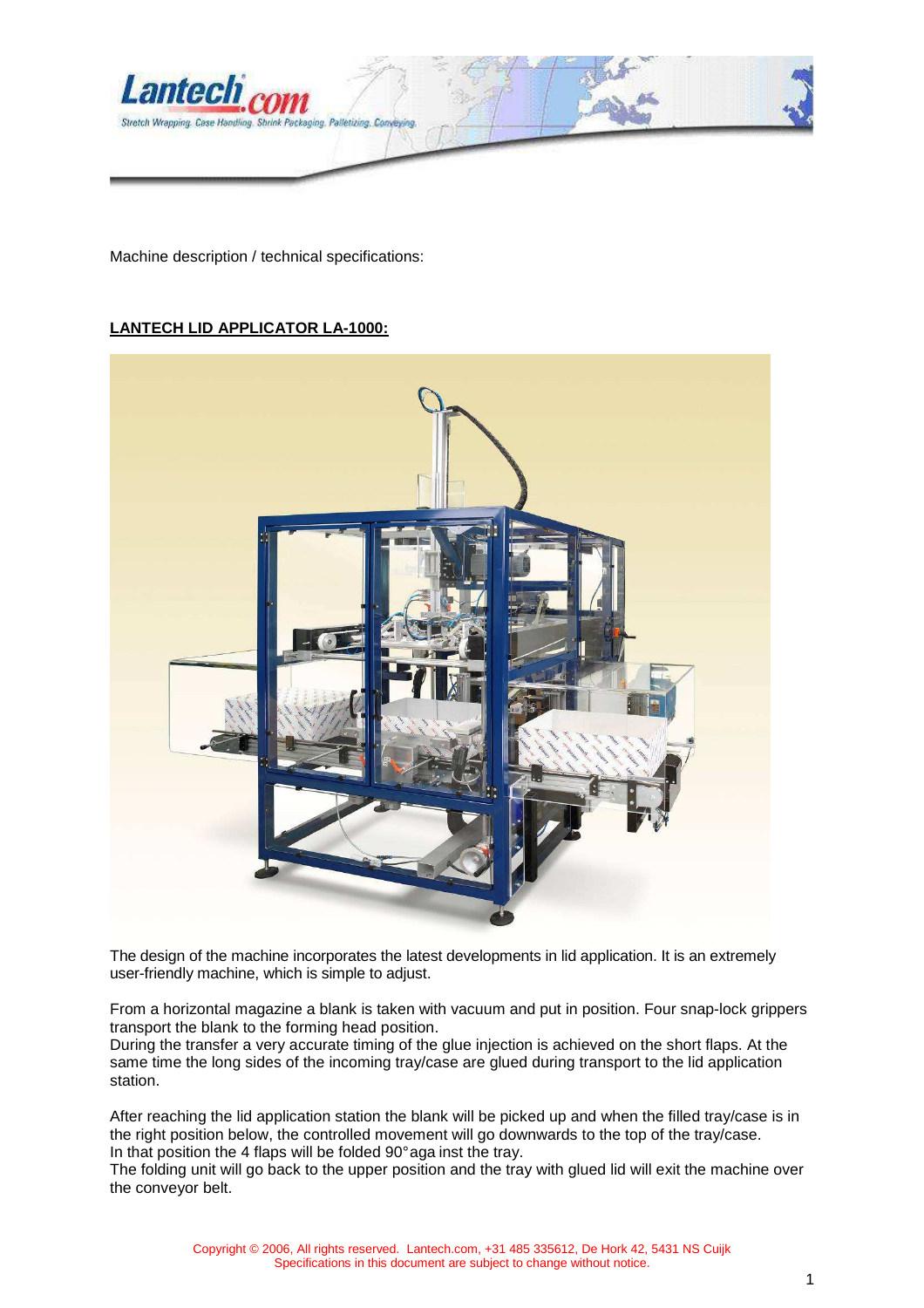

The Lid Applicator LA-1000 is equipped with several features such as:

#### **Touch Screen Panel:**

The operator control box is standard equipped with a Touch Screen Panel on which all necessary settings can be made. All possible messages will appear on the Touch Screen Display.



# The machine has a very solid construction for long life

## **A-brand components:**

**Solid construction:**

duration.

All parts of the machine are equipped with reliable A-brand components.



#### 2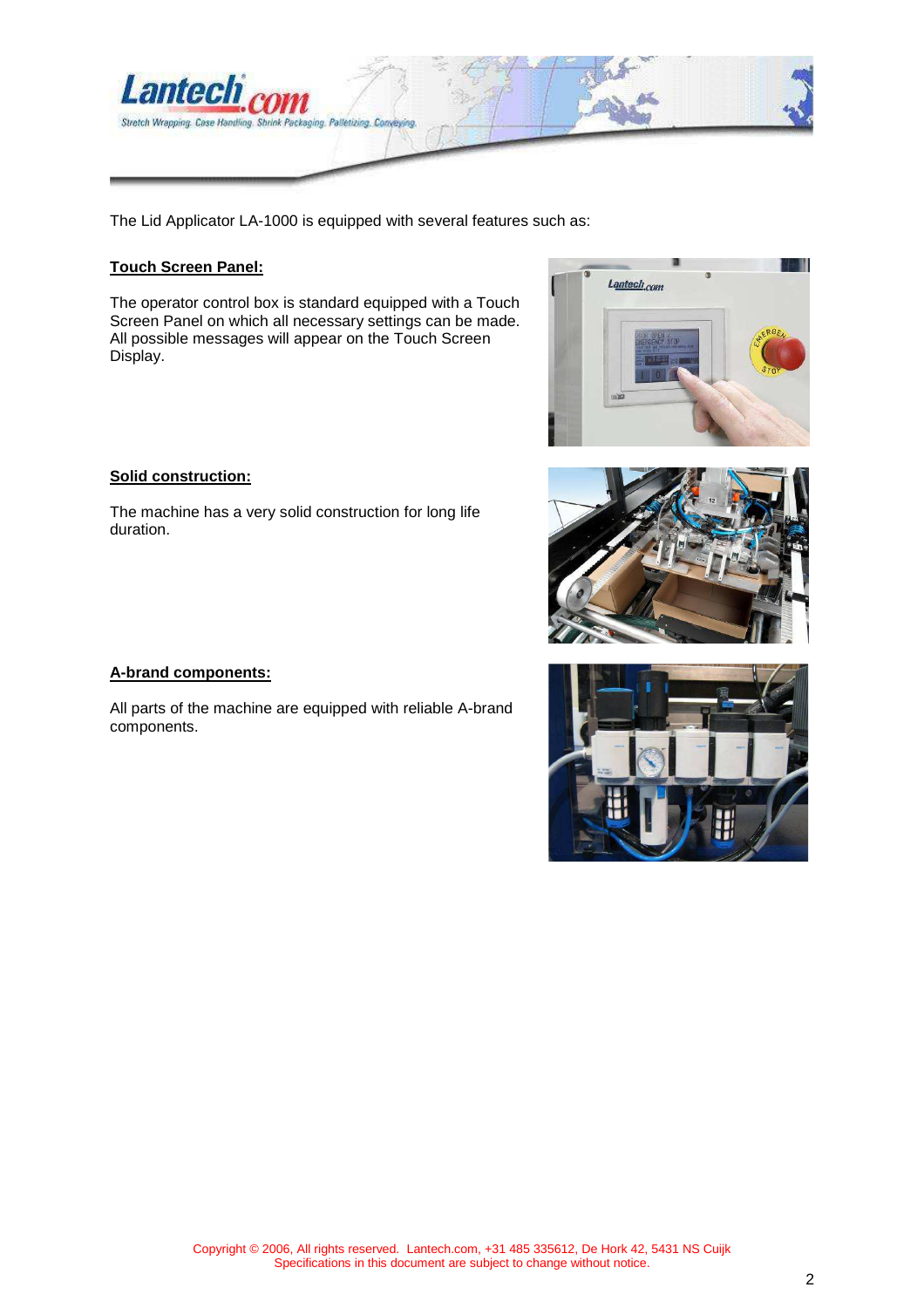

#### **Simplicity:**

By application of simplicity in constructions and reliable components, maintenance will be minimized.

#### **Ergonomic blank magazine:**

In the ergonomic developed blank magazine blanks can easily be loaded due to the "walk-in" magazine. The magazine has in basic execution an effective length of 840 mm and with this length about 280 blanks can be stored. The blanks are positioned on side conveyors which transport these step by step towards the pick up section. The adjustments of the side guiding of the blank magazine are done by hand wheels.

The adjustments can easily be read from counters and measure scales.

#### **The vacuum pick up frame:**

From the magazine a blank is taken with vacuum and put in position. Four snap-lock clips transport the blank to the forming head position. During transport the lid is glued, in order to form the lid on the tray.

Due to the use of grippers the machine can handle bended lid blanks without problems.

#### **The lid application station:**

The long sides of the incoming tray/case are glued during transport to the lid application station. The tray/case is positioned in the station and held in position by 2 brackets for accurate lid application.

The lid will go downwards to the top of the tray with controlled movement. In that position the 4 flaps will be folded 90° against the tray.

The folding unit will go back to the upper position and the tray with glued lid will exit the machine over the conveyor belt.





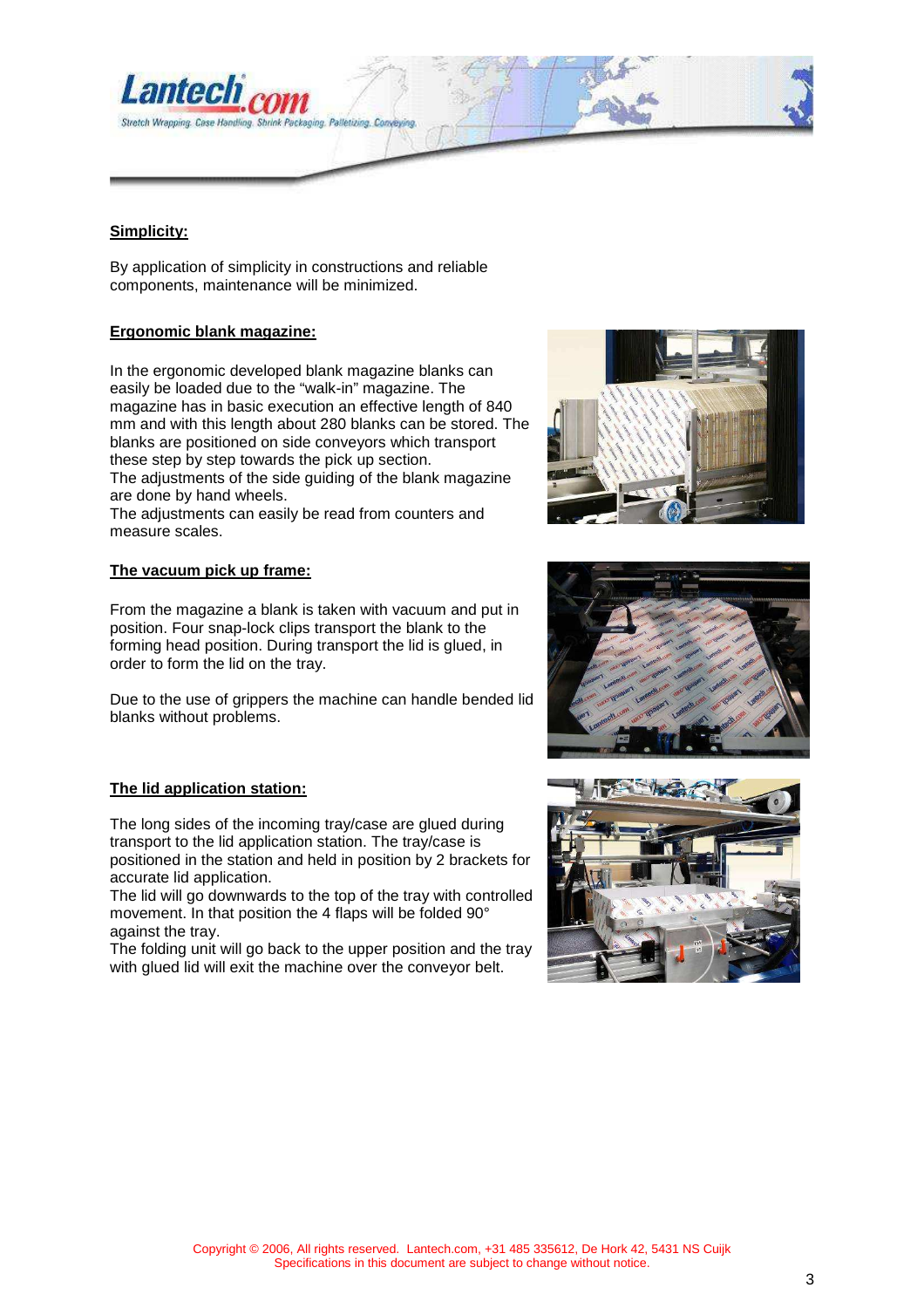

#### **Execution of the Lid Applicator LA-1000**

- Hot melt closing
- Wide range of lid sizes
- Shielding transparent (clear)
- Blank magazine with side pushers
- Warning "empty magazine" for blanks
- Throughput conveyor belt
- Tunnel on in feed and out feed side of the machine (safety)

#### **Protective coating and environment:**

Protective coating colour RAL nr. 7011 (grey) The machine is suitable for operation in a dry environment at a temperature between  $+3\mathbb{C}$  and  $+40\mathbb{C}$ . In case of operation of the machine in areas with:

- o high humidity
- o dusty and/or dirty environment
- o explosive/hazardous environment
- o salt water or other corrosive materials

The machine can be configured as such against extra price.

#### **Specification of frame:**

- Machine output right or left, to be determined.
- Delivery of the machine in conformity with CE norm.
- The machine will be delivered inclusive 1 manual. (Operator manual in language of the country of delivery. Technical manual in English). More specimens are available against surcharge.

#### **Possible options in executions:**

- Other RAL colour than RAL 7011
- "Blank magazine almost empty" detection with beacon.
- "Hotmelt almost empty" detection with beacon
- Extended blank magazine
- Machine in stainless steel or other protective execution.
- Capacity increase to 18 lids per minute
- In feed separation unit.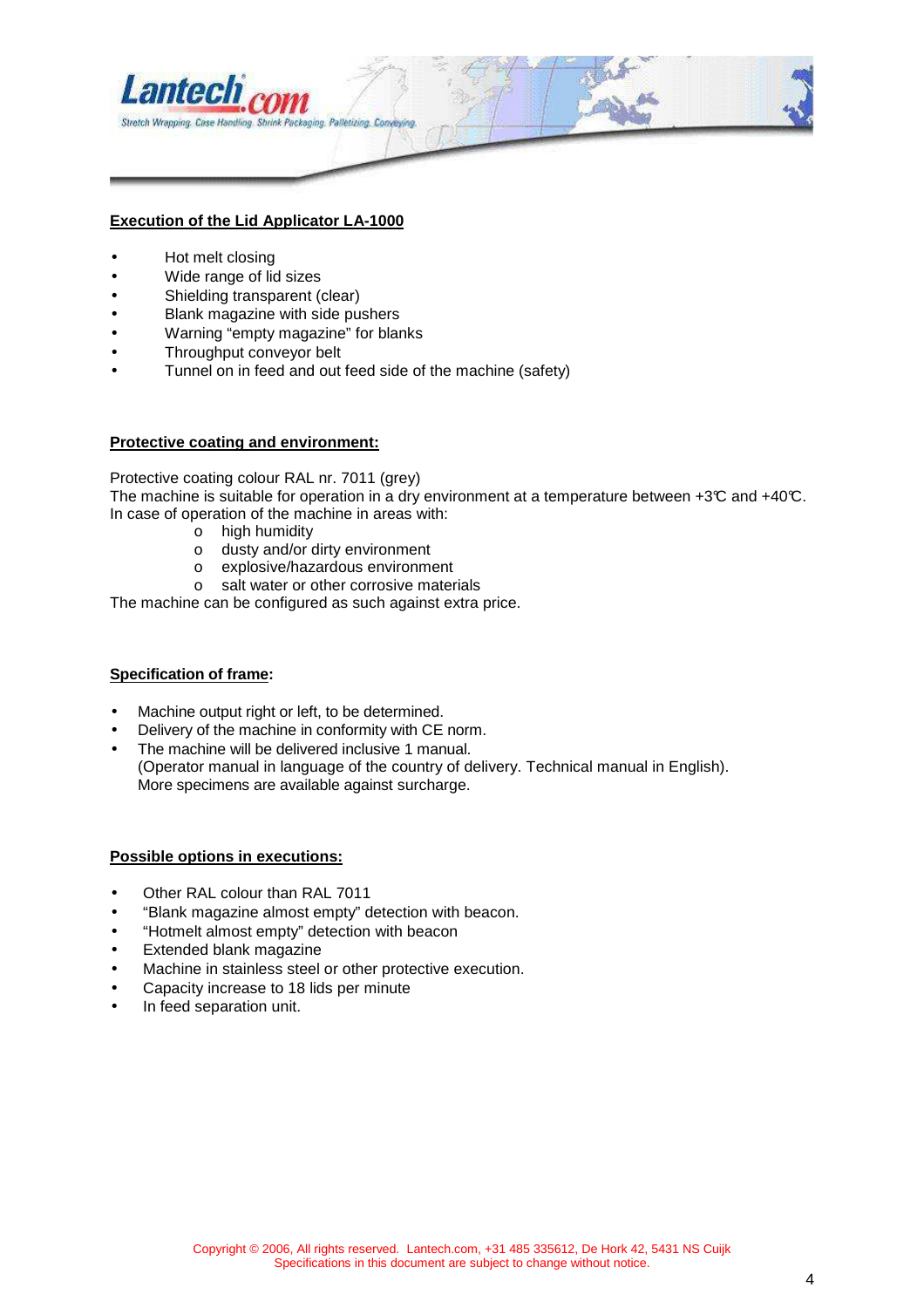

#### **Size of lids:**

The lid dimensions that can be processed on this Lantech Lid Applicator LA-1000 machine are:

|                                             | <b>Minimum</b> | <b>Maximum</b> |
|---------------------------------------------|----------------|----------------|
| Lid Length A                                | 285 mm         | 600 mm         |
| Lid Width B                                 | 205 mm         | 400 mm         |
| Lid Height C1=C2                            | 40 mm          | 70 mm          |
|                                             |                |                |
| <b>Blank Length L</b>                       | 365 mm         | 740 mm         |
| <b>Blank Width W</b>                        | 285 mm         | 540 mm         |
| E-size                                      | 40 mm          | 50 mm          |
|                                             |                |                |
| Tray/Case Height                            | 100 mm         |                |
| Minimum free height bottom tray/case to lid |                | 60 mm          |
| (= Tray/Case height - Lid height)           |                |                |



#### **Capacity:**

Capacity: 12 lids per minute depending on quality (higher capacities possible)

#### **Technical Specifications:**

| Electrical connection     |    | $3 \times 400V - 50Hz$ . $-N -$ earthed |
|---------------------------|----|-----------------------------------------|
| Installed power           | ÷  | 4,8 kW ±20%                             |
| Compressed air connection | ÷  | 1/4"                                    |
| Air consumption           | t. | 24 NI / lid $\pm 20\%$                  |
| Weight of the machine     | ÷  | 1050 Kg.                                |
| Machine length            | ÷  | 2800 mm                                 |
| Machine width             | ÷  | 2600 mm                                 |
| Machine height            | ÷  | 1800 mm $\pm$ 30 mm                     |
| In feed height Magazine   | ٠  | 500 mm $\pm$ 30 mm                      |
| Out feed height           | ٠  | 600 mm $\pm$ 30 mm                      |
|                           |    |                                         |